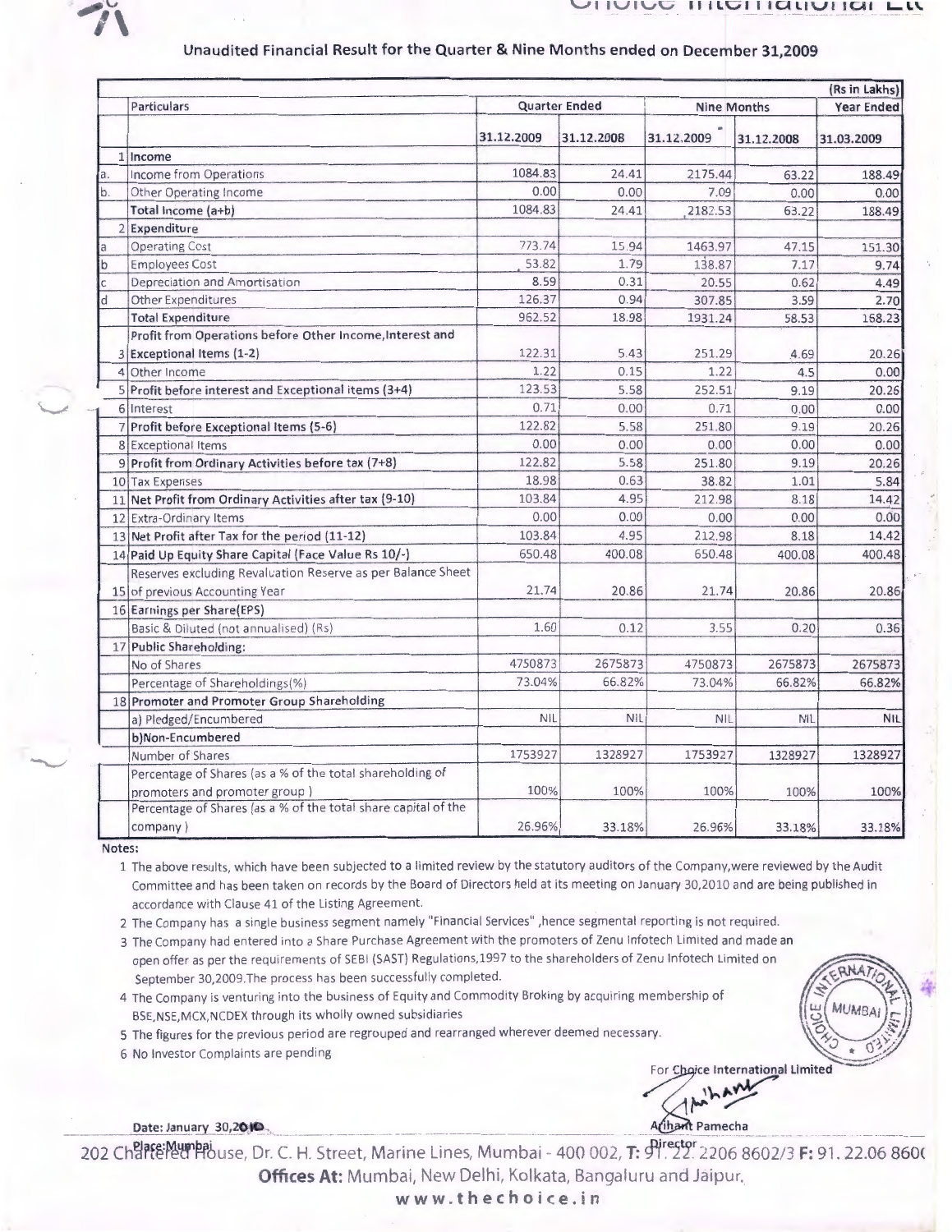$\overline{U}$ 

February 16, 2010

To,

 $\gamma$ 

 $\overline{\phantom{a}}$  $\widetilde{\phantom{m}}$ 

 $\sim\,$ 

The Department of Corporate Services, Bombay Stock Exchange, P.J. Tower, Dalal Street, Mumbai-400 001

Re : Limited Review Report : Scrip Code: 531358

Dear Sir/Madam,

With reference to the above, kindly find enclosed the following documents for your kind perusal.

1. Limited Review Report for the quarter ended as on December 31,2009

Kindly take the above documents on your records and acknowledge the receipt.

Thanking You,

Yours truly, For Choice International Limited

 $M_{\rm \kappa}$ 

Mahavir Toshniwal



Company Secretary WORLD COMBAY STOCK EXCHANGE LTD. INWARD SECTION

17 FEB 2010 VERIFIED CONTENT  $PIGN$ .

202 Chartered House, Dr. C. H. Street, Marine Lines, Mumbai - 400 002, T: 91 . 22. 2206 8602/3 F: 91. 22.06 8600 Offices At: Mumbai, New Delhi, Kolkata, Bangaluru and Jaipur. www.thechoice.in